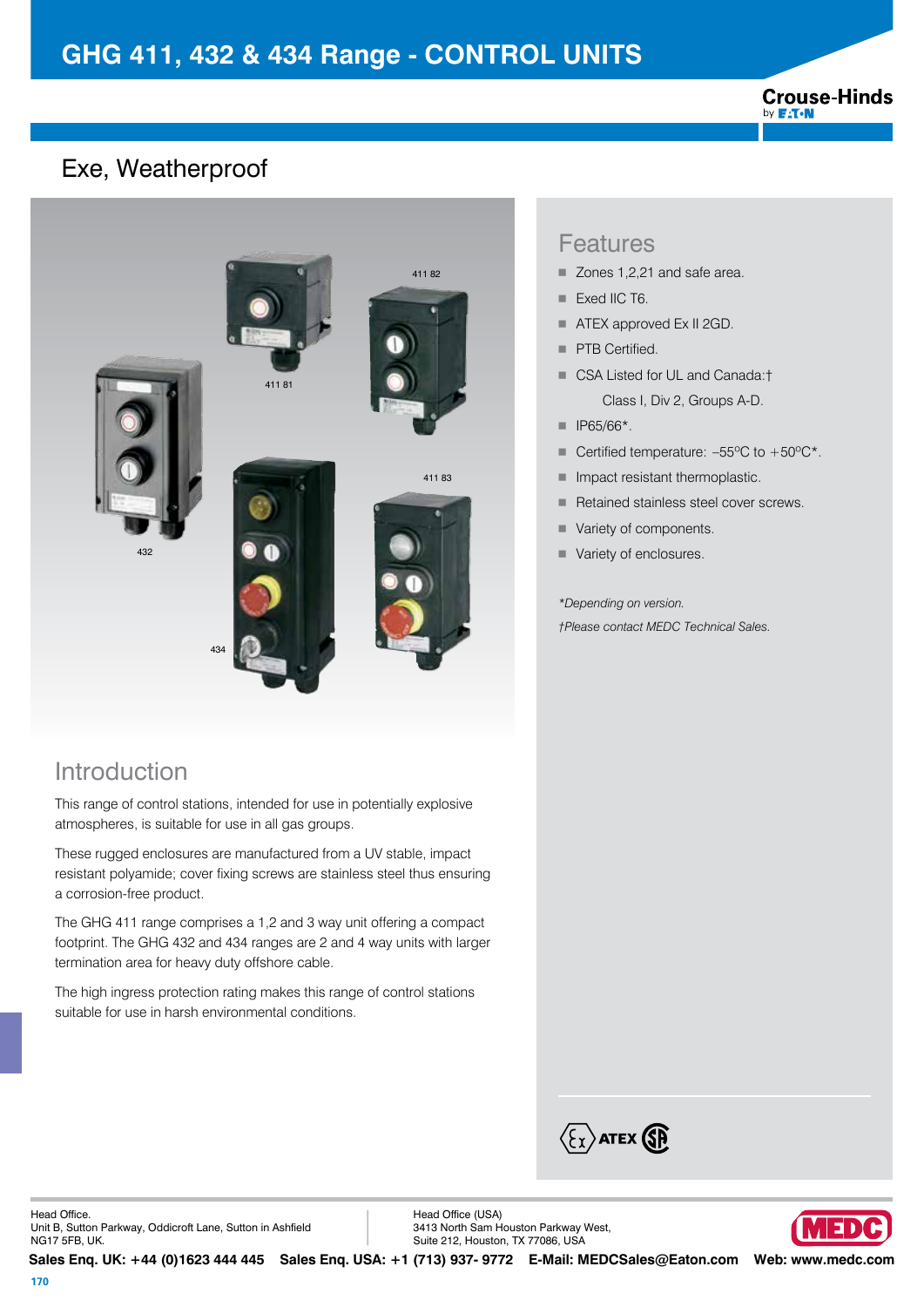# Certification and Specification

| Certification:             | CENELEC EN60079<br>Exed IIC T6.<br>(Tamb 48°C). Zones 1 & 2.<br>CSA Listed for USA and Canada.†                                                                                                                                   |
|----------------------------|-----------------------------------------------------------------------------------------------------------------------------------------------------------------------------------------------------------------------------------|
| Material:                  | Impact resistant thermoplastic, anti-static enclosure with stainless<br>steel cover screws.                                                                                                                                       |
| Finish:                    | Self coloured black.                                                                                                                                                                                                              |
| Signal Lamps:              | Available in two voltage ranges:<br>Universal Voltage 20-254V AC/DC (current consumption 4-15mA).<br>Low Voltage 12-24V DC (maximum current consumption 24mA).<br>Lamp colours available: white, yellow, red, blue, green.        |
| <b>Certified Temp:</b>     | $-55^{\circ}$ C to $+50^{\circ}$ C. Versions with switch $-55^{\circ}$ C to $+45^{\circ}$ C<br>(ATEX version).<br>See separate US data sheet for CSA operating temperatures.                                                      |
| Weight:                    | From 0.5kg to 1.3kg (411 Range).<br>From 0.8kg to 1.6kg (432 & 434 Range).                                                                                                                                                        |
| <b>Ingress Protection:</b> | IP66 (IP65 for double pushbutton).                                                                                                                                                                                                |
| <b>Entries:</b>            | 411 Range.<br>1 x M20 entry bottom as standard.<br>2 x M20 entries on bottom face available via brass gland continuity<br>plate.<br>432 & 434 Range.<br>2 x M20 entries in bottom as standard<br>(one blanking plug as standard). |

| Multi-way units:           | Enclosures can be coupled together. Please contact sales office.                                                                                                              |
|----------------------------|-------------------------------------------------------------------------------------------------------------------------------------------------------------------------------|
| <b>Actuator Types:</b>     | Spring return pushbutton, mushroom head emergency stop, mush<br>room head momentary, double pushbutton, key operated switches,<br>mini control switch and rotary switches.    |
| Termination:               | 2.5mm <sup>2</sup> max. direct to components.<br>Alternatively pre-wired to a 6 way terminal block accepting up to<br>4mm <sup>2</sup> conductors<br>Max voltage rating 400V. |
| <b>Relay Initiate:</b>     | Available on all versions – operates with 24V d.c. initiate supplies<br>only.                                                                                                 |
| <b>Function Labelling:</b> | Each cover component can have a function label as extra.                                                                                                                      |
| Labels:                    | Duty or tag labels are self adhesive.                                                                                                                                         |
|                            | <b>Options/accessories:</b> Lift flap, function label, terminal block, potentiometer, duty/tag<br>labels.<br>Contact sales office to order.                                   |















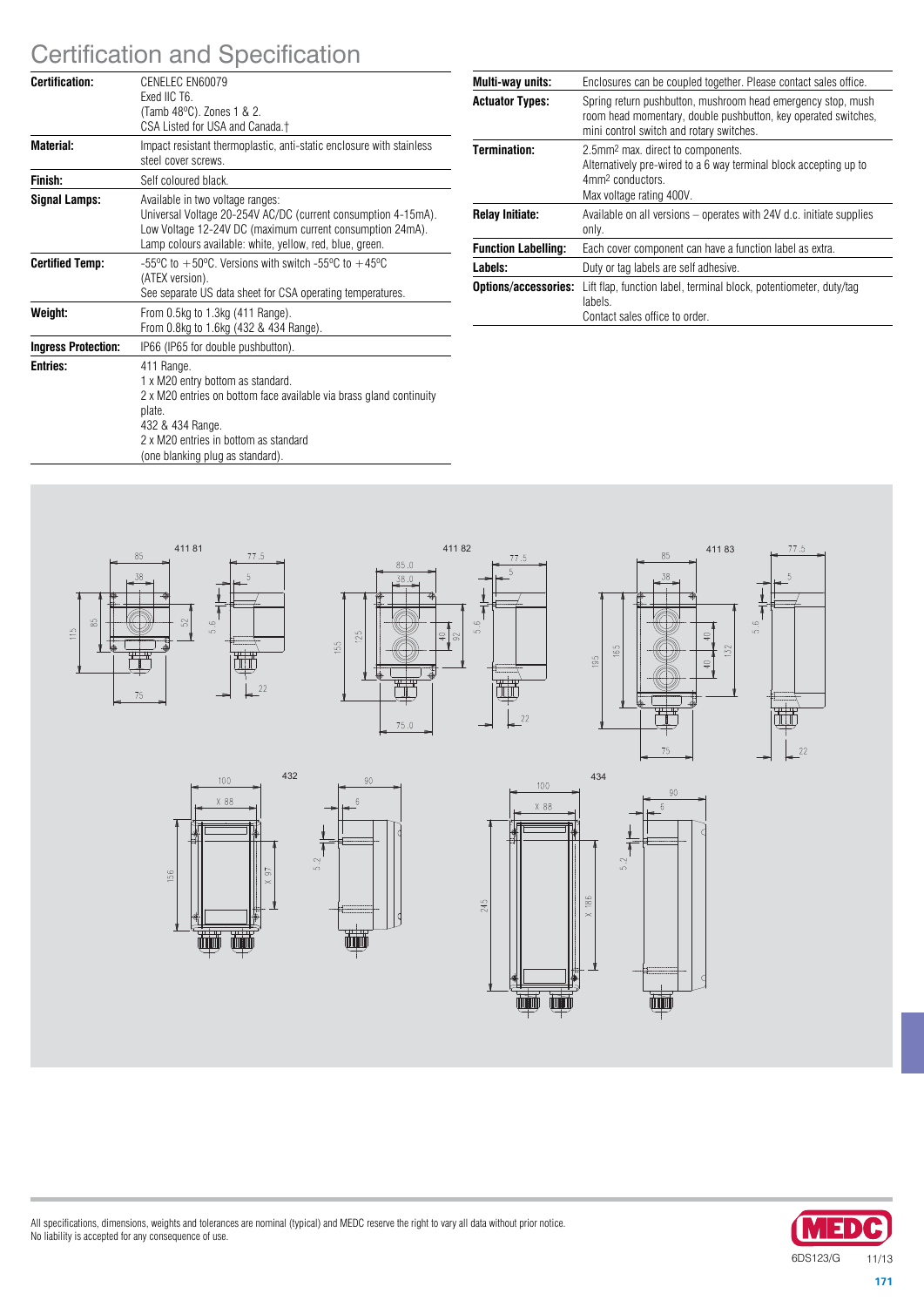# Typical configurations: 411 81 range

| <b>Built-in components</b>                                                                         | <b>Weight Approx</b>          | Order No.*                                                     |
|----------------------------------------------------------------------------------------------------|-------------------------------|----------------------------------------------------------------|
| 1 x pushbutton, 1NO + 1NC, label: 0, I, START, STOP                                                | 0.40kg                        | GHG 411 8195 R0001                                             |
| 1 x mushroom head latching, $1NO + 1NC$ , "Emergency stop"                                         | 0.45ka                        | GHG 411 8195 R0002                                             |
| 1 x mushroom head latching, with key release, $1NO + 1NC$ , "Emergency stop"                       | 0.50 <sub>kq</sub>            | GHG 411 8195 R0012                                             |
| 1 x double pushbutton, $1NO + 1 NC$ , label: 0, I, START, STOP                                     | 0.45kg                        | GHG 411 8195 R0009                                             |
| 1 x key operated switch, 2NO I - O - II                                                            | $0.52$ kg                     | GHG 411 8195 R0018                                             |
| 1 x control switch, 1 x change-over, label: HAND-AUTO<br>label: $0 - 1$<br>$label:1-1}$            | $0.45$ kg<br>0.45kg<br>0.45kg | GHG 411 8195 R0003<br>GHG 411 8195 R0004<br>GHG 411 8195 R0005 |
| 1 x control switch, 2 NO, label: HAND - 0 - AUTO<br>$label:1-0-11}$<br>label: Local Remote Auto    | 0.45kg<br>$0.45$ kg<br>0.45kg | GHG 411 8195 B0006<br>GHG 411 8195 R0007<br>GHG 411 8195 R0008 |
| *Note: Ordering eades are for ATEV compliant units only that CCA listed units contact sales office |                               |                                                                |

\*Note: Ordering codes are for ATEX compliant units only – for CSA listed units contact sales office.

# $\overline{\phantom{0}}$  $\overline{\phantom{0}}$ ÷,

**411 81…01 411 81…18**





**411 81…12 411 81…04**

# Typical configurations: 411 82 range

| <b>Built-in components</b>                                                                                                             | <b>Weight Approx</b> | Order No.*         |
|----------------------------------------------------------------------------------------------------------------------------------------|----------------------|--------------------|
| $2x$ pushbutton, $1NO + 1NC$ each, label: 0, I, START, STOP                                                                            | 0.54kg               | GHG 411 8295 R0001 |
| 1 x signal lamp, 20-254V AC/DC, lens cover; white, red, green, yellow<br>1 x double pushbutton, $1NO + 1NC$ , label: 0, I, START, STOP | $0.65$ kg            | GHG 411 8295 R0003 |
| 1 x double pushbutton, 1NO + 1NC, label: 0, I, START, STOP<br>1 x mushroom head latching, $1NO + 1NC$ , "Emergency stop"               | $0.57$ kg            | GHG 411 8295 R0016 |
| 1 x control switch, 1 x change-over, label: 0 - 1<br>1 x mushroom head latching, $1NO + 1NC$ , "Emergency stop"                        | 0.57kg               | GHG 411 8295 R0017 |
| 1 x signal lamp, 20-254V AC/DC, lens cover: white, red, green, yellow,<br>1 x key operated switch, 2 NO, label: I - O - II             | $0.65$ kg            | GHG 411 8295 R0008 |

\*Note: Ordering codes are for ATEX compliant units only – for CSA listed units contact sales office.

# Typical configurations: 411 83 range

| <b>Built-in components</b>                                                                                                                                                                           | <b>Weight Approx</b> | Order No.*         |
|------------------------------------------------------------------------------------------------------------------------------------------------------------------------------------------------------|----------------------|--------------------|
| 1 x signal lamp, 20-254V AC/DC, lens cover: white, red, green, yellow<br>$2x$ pushbutton, $1NO + 1NC$ each, label: O, I, START, STOP                                                                 | 0.76kg               | GHG 411 8395 R0001 |
| 1 x signal lamp, 20-254V AC/DC, lens cover; white, red, green, yellow<br>1 x double pushbutton, $1NO + 1NC$ , label: 0, I, START, STOP<br>1 x mushroom head latching, $1NO + 1NC$ , "Emergency stop" | $0.80$ kg            | GHG 411 8395 R0003 |

\*Note: Ordering codes are for ATEX compliant units only – for CSA listed units contact sales office. **411 83…01 411 83…03**







Head Office. Unit B, Sutton Parkway, Oddicroft Lane, Sutton in Ashfield NG17 5FB, UK.

Head Office (USA) 3413 North Sam Houston Parkway West, Suite 212, Houston, TX 77086, USA

**Sales Enq. UK: +44 (0)1623 444 445 Sales Enq. USA: +1 (713) 937- 9772 E-Mail: MEDCSales@Eaton.com Web: www.medc.com** 





**411 82…17 411 82…08**